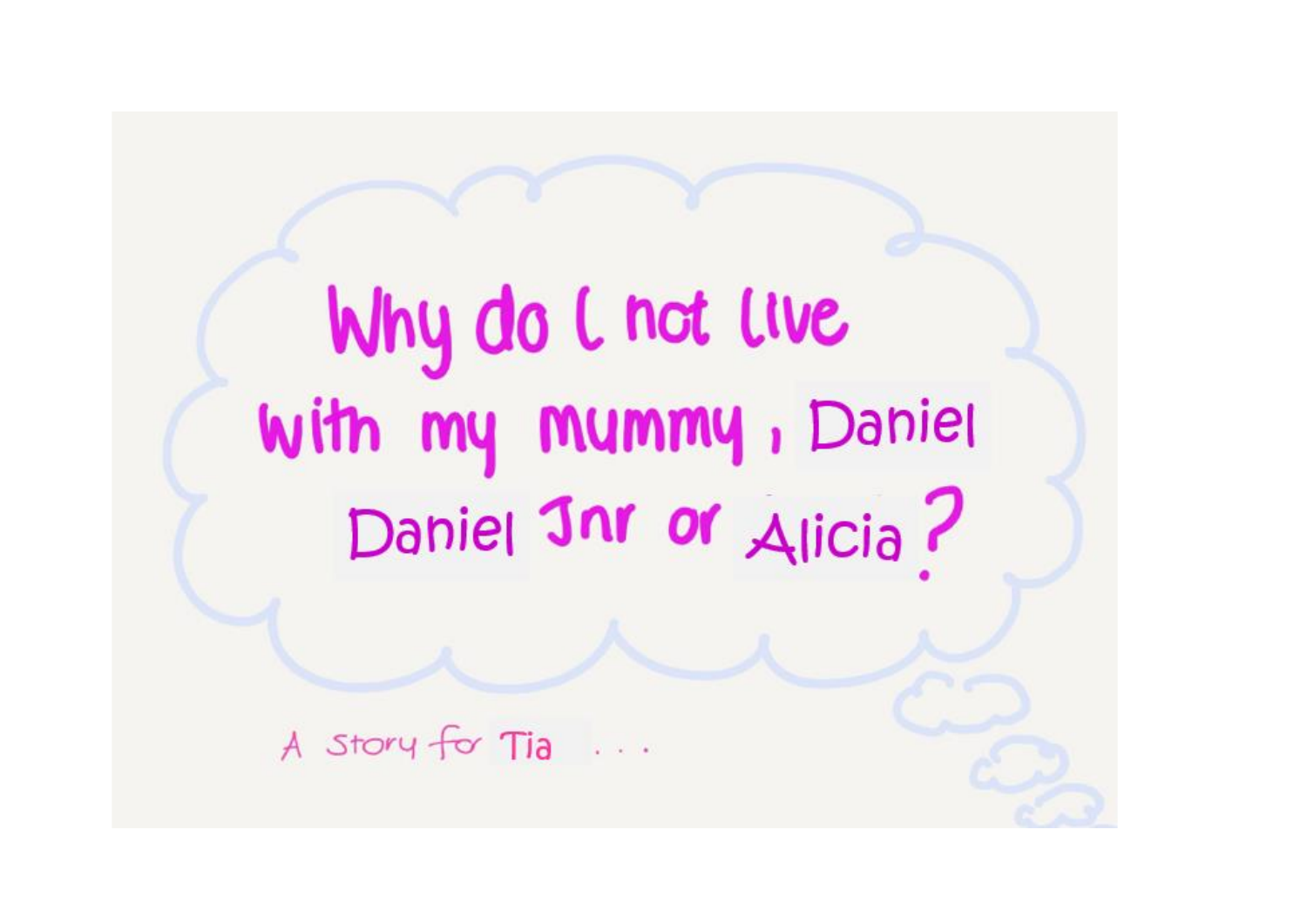

You were born on 14th December 2016 at 3.43am, weighing 8lbs 6oz. Your mummy Gillian and your daddy John were very excited to meet you when you were born. They were quite young to become parents, but they wanted to try their best to look after you.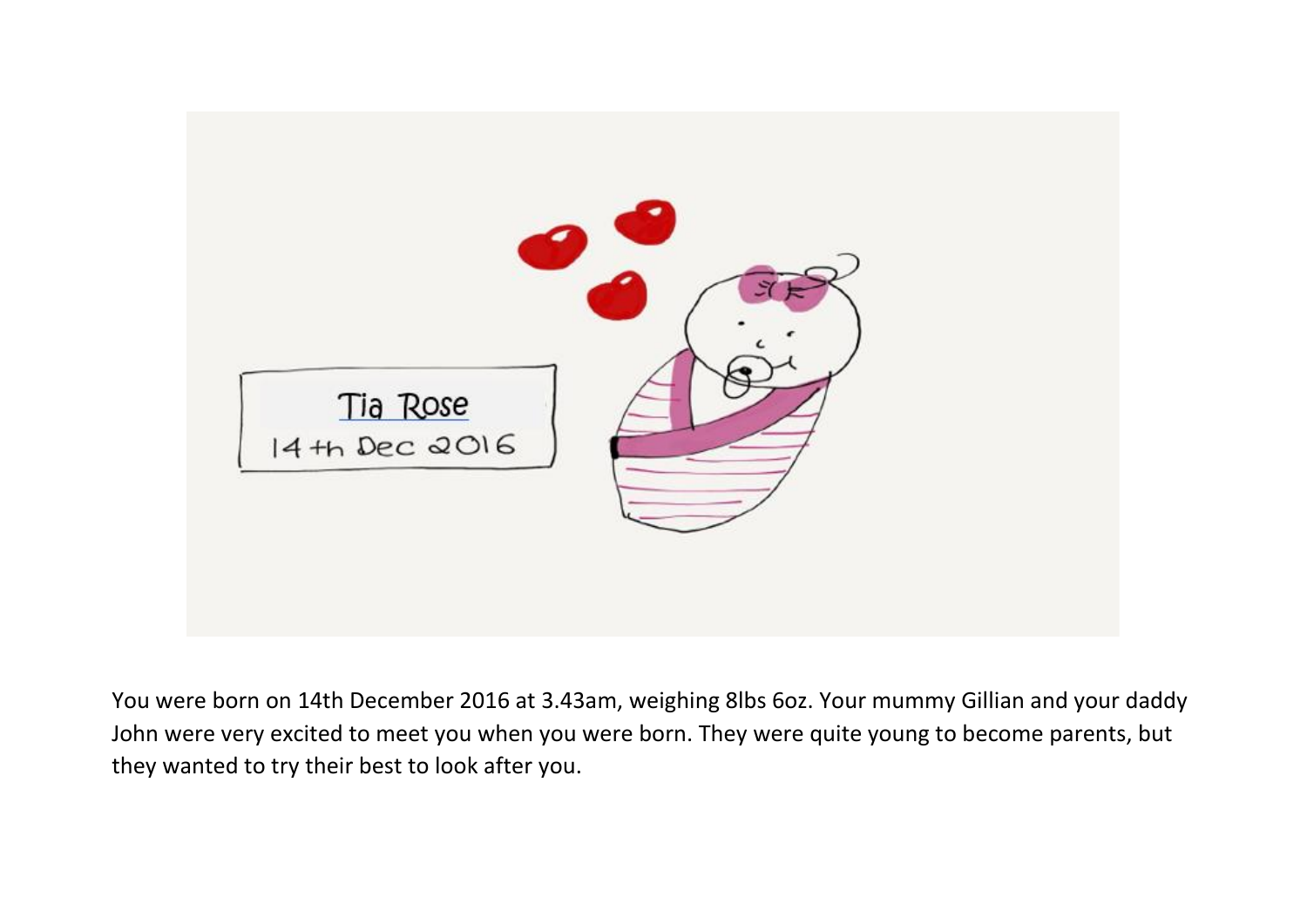

Mummy and Daddy John sometimes argued, and this meant that some people were worried about you. Social Workers were involved for a little while to provide support to mummy, and eventually mummy decided it was better if you and her didn't live with daddy John anymore.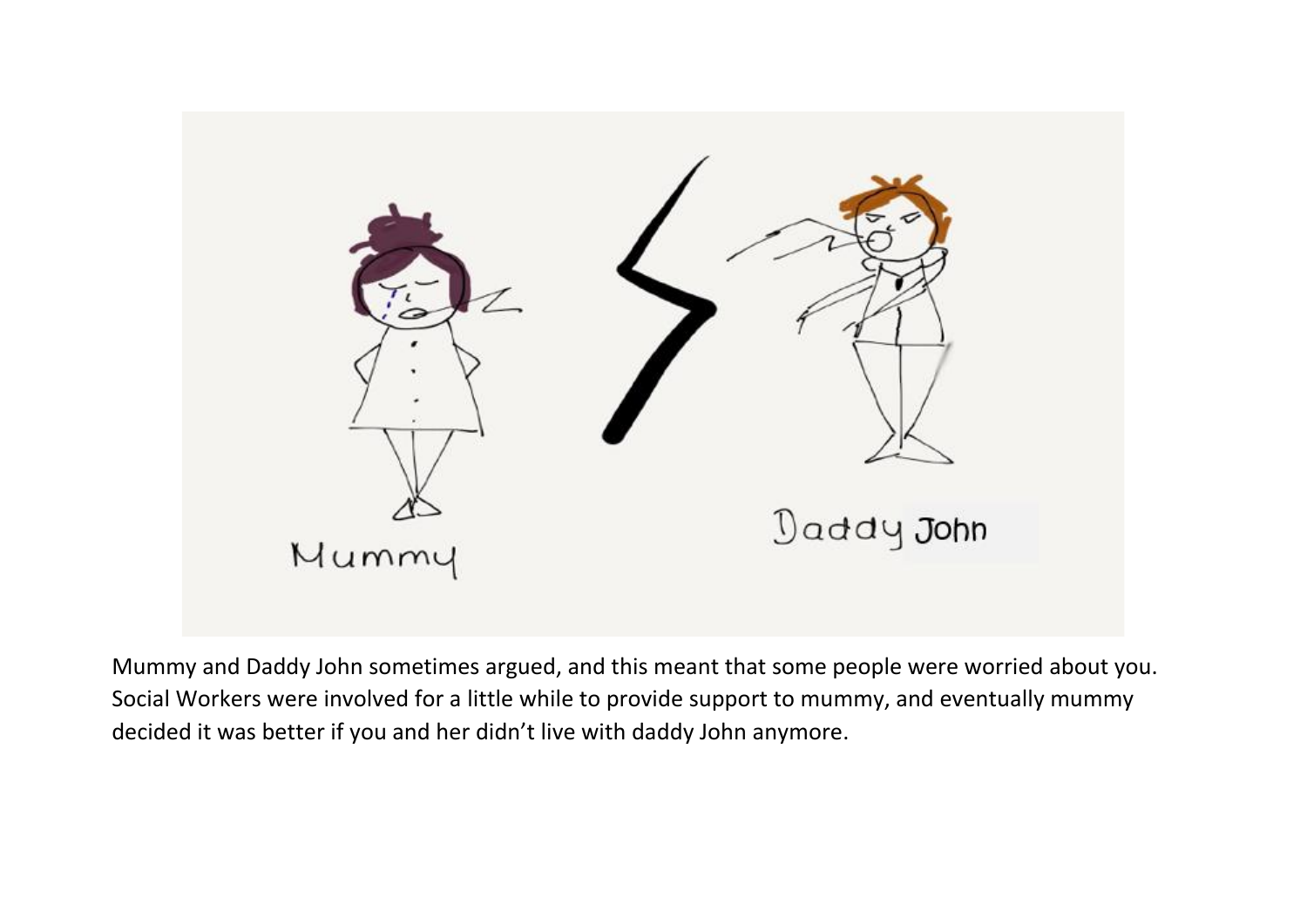

You and mummy lived in lots of different houses. This can make it difficult when caring for a young baby – mummy would sometimes get sad, and it was hard for her to always to look after you and be the best mummy she could be every day.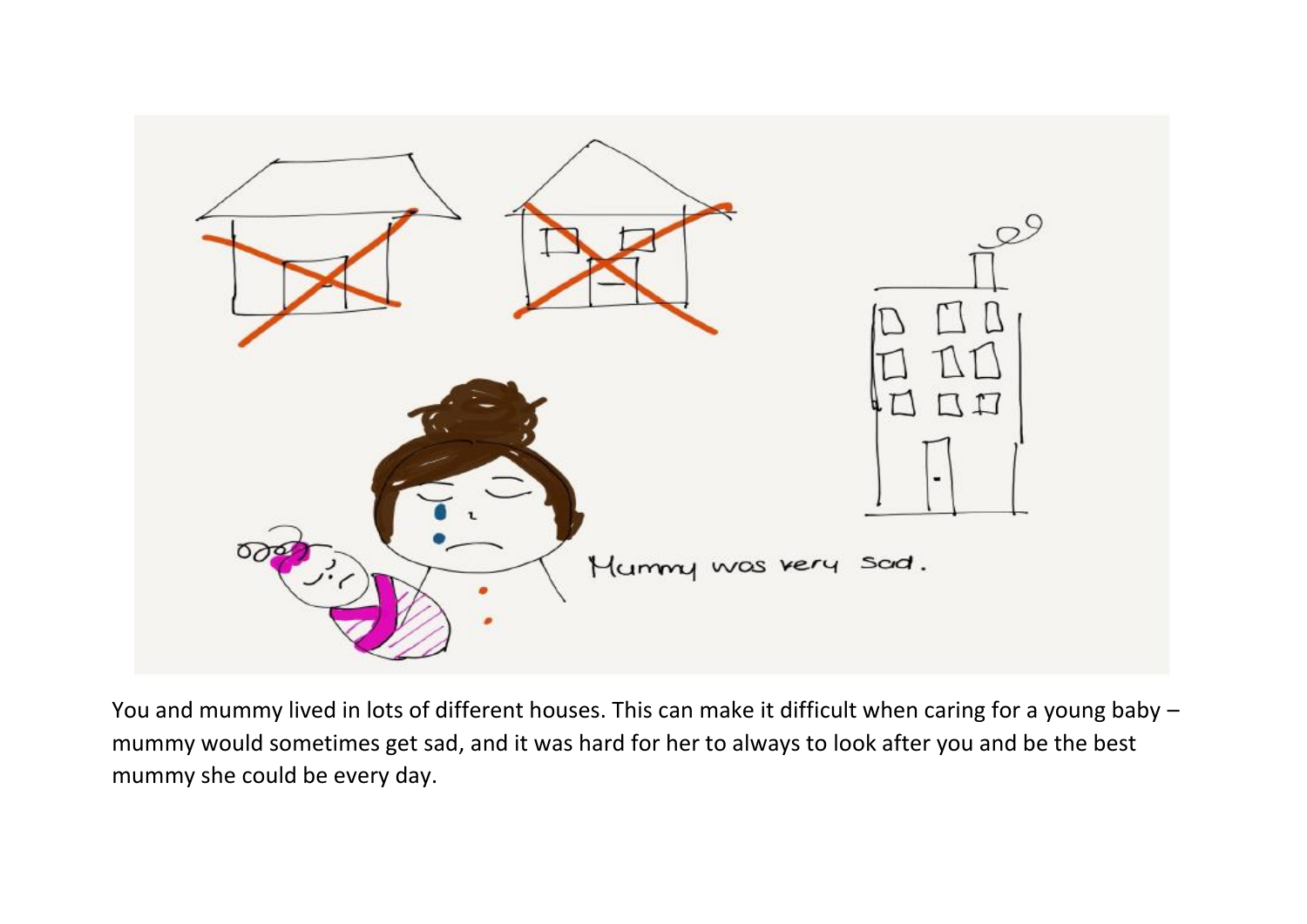

Mummy met Daniel and thought he was really nice – he was kind and loved spending time with you and mummy. They decided it would be best if you all lived together and so they got a house and you all moved in together.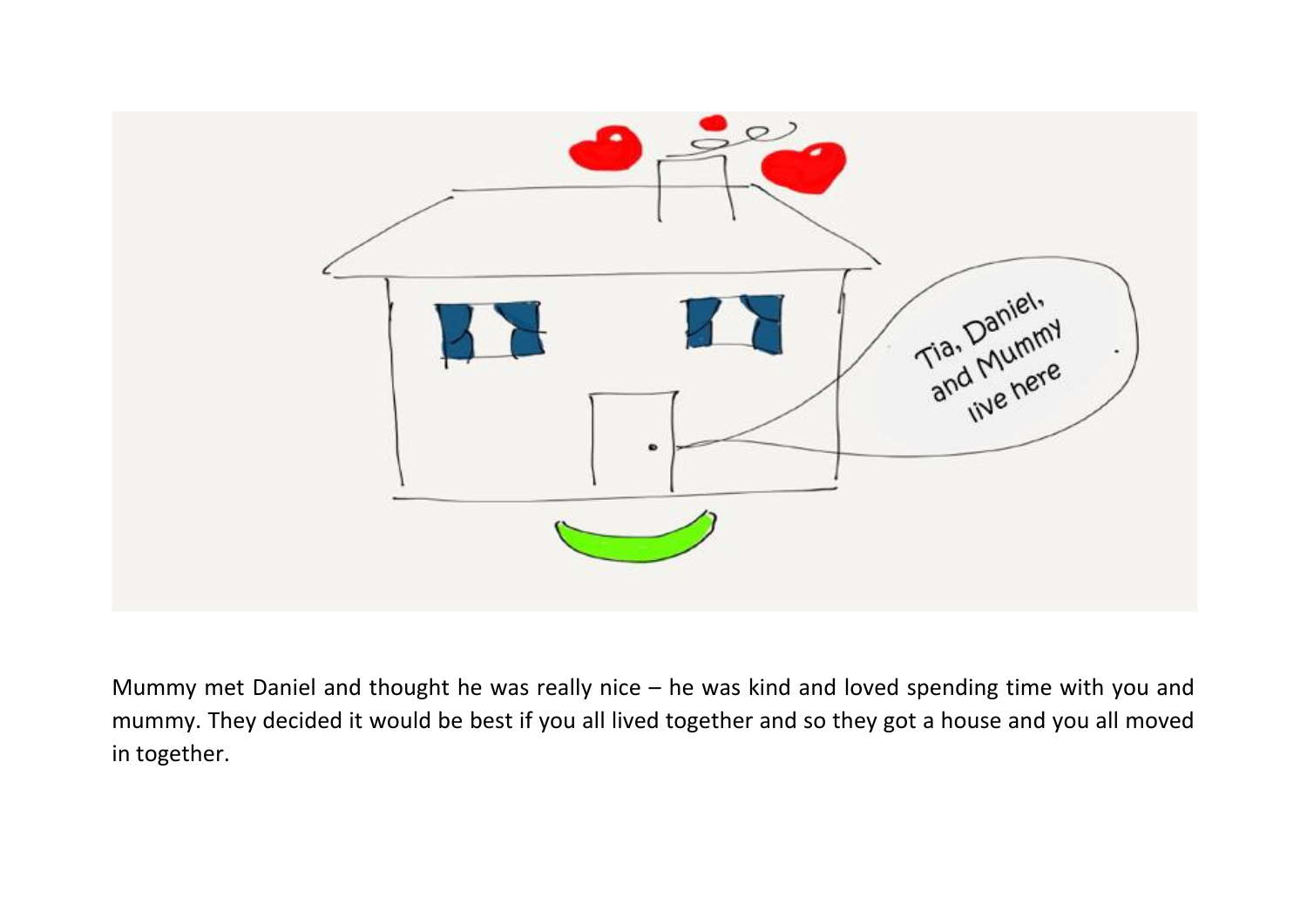

You and Mummy spent lots of time together in the house while Daniel was at work. You and mummy would do fun things together like playing with your toys and going for walks. When Daniel came home from work you were always excited to see him, and he would help look after you.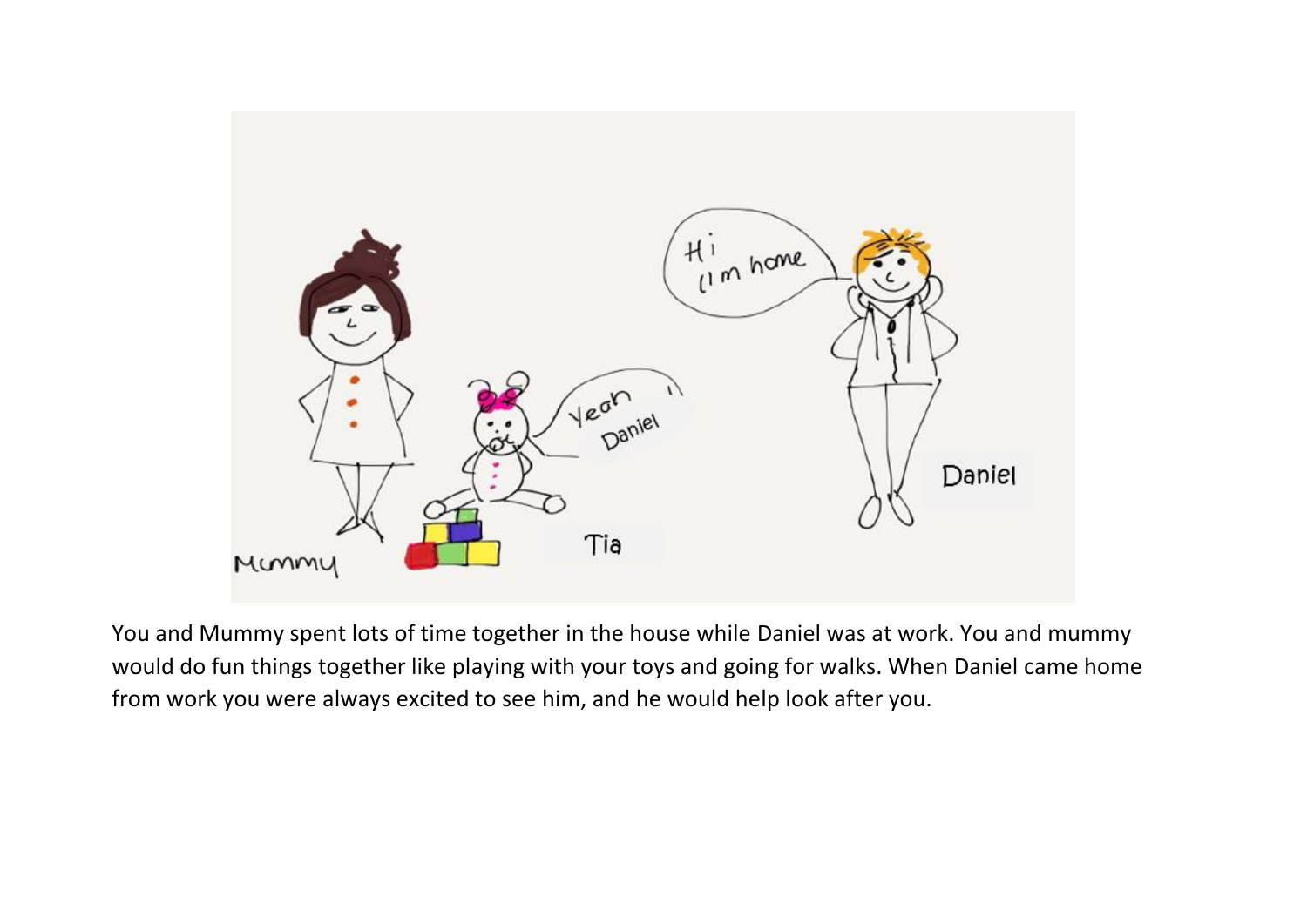

On 29th September 2018 while you were being looked after by mummy and Daniel your leg got broken – everyone was worried because you were too little to have done this yourself. When you went to the hospital Doctors said that an adult must have caused the injury. We might never know what caused your leg to break, but we do know is that mummy and Daniel who were looking after you at the time, so everyone was worried that they had accidently hurt you.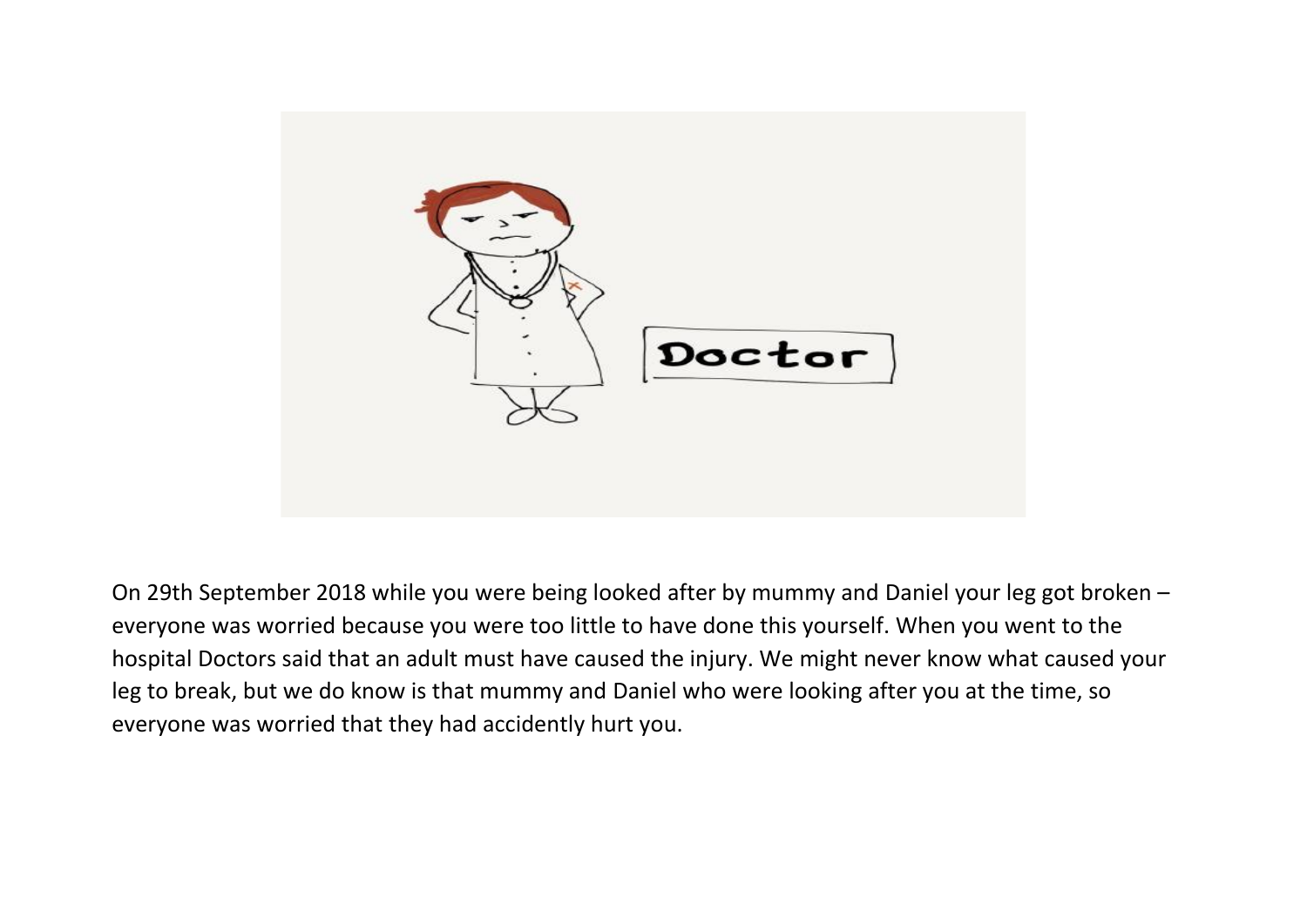

You stayed in hospital for nearly 6 weeks until your leg was better. Because people were worried that mummy and Daniel had hurt you, Social Workers got involved and decided you couldn't live with mummy and Daniel anymore. Police also thought someone had hurt you and they arrested Daniel.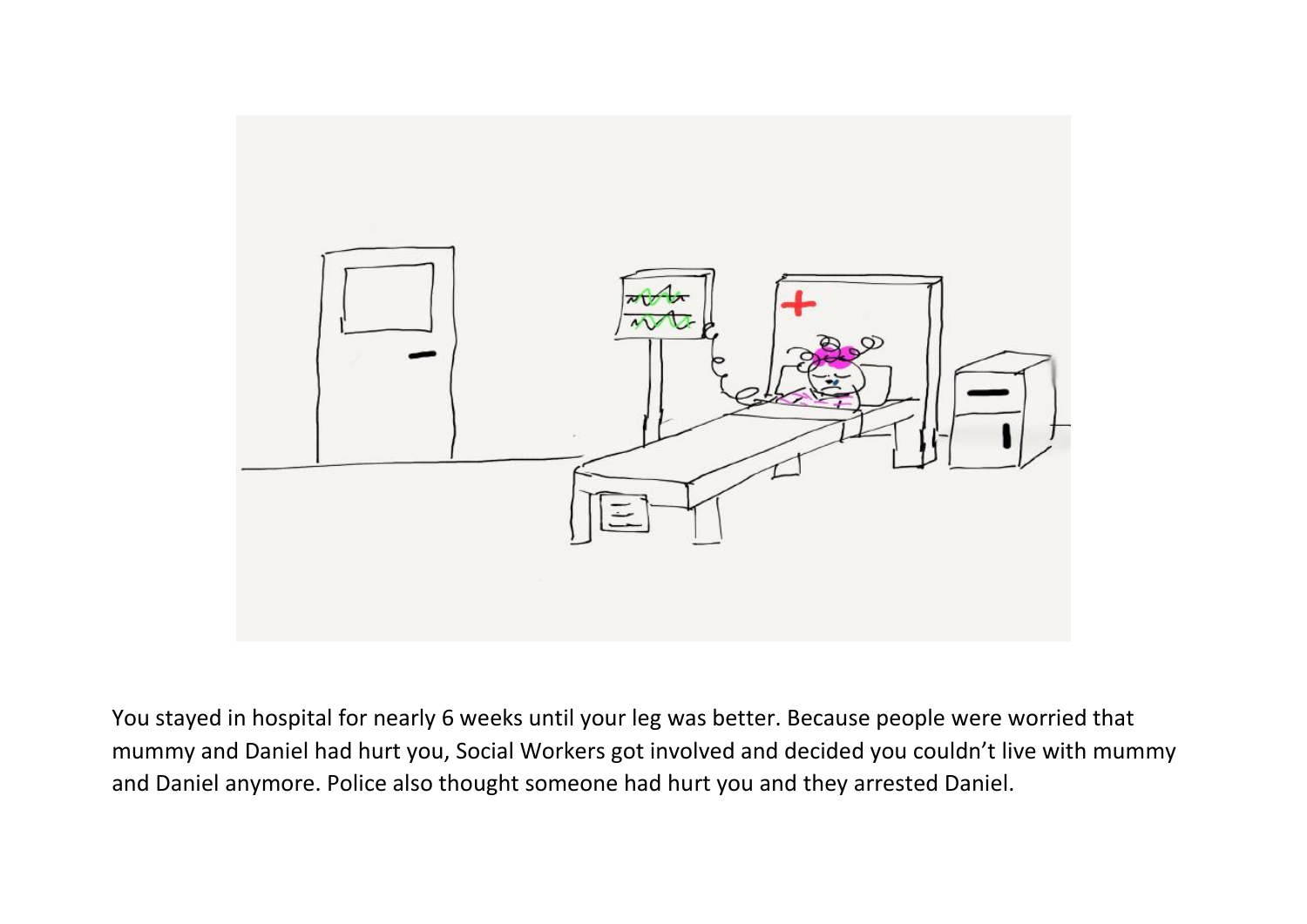

When you were well enough to leave the hospital, you went to live with Claire and Johnathan who are foster carers. They kept you safe and took you to see mummy every week. Because Social Workers were worried about what had happened a worker was always with you when you saw mummy – this was to keep you safe.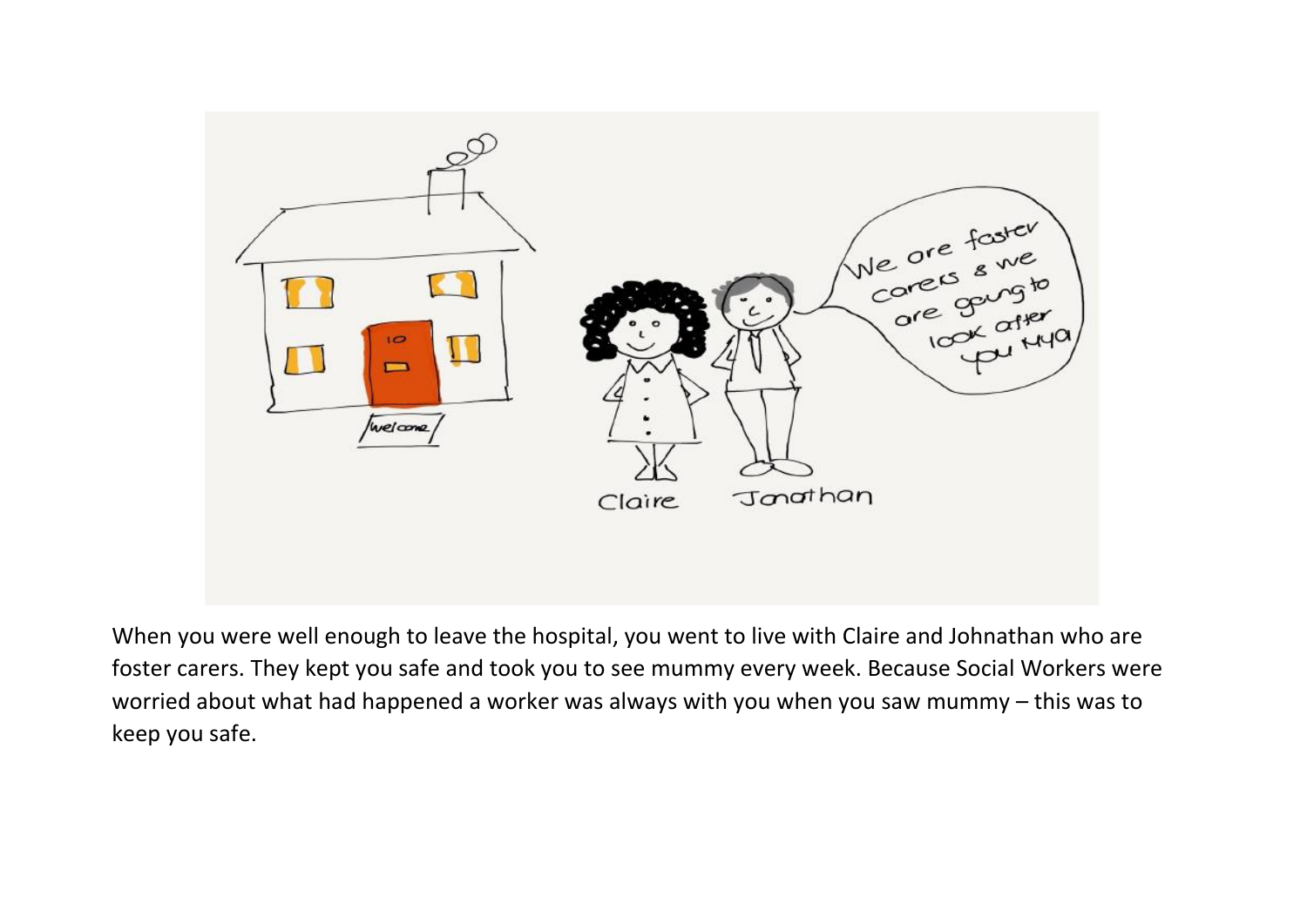

In 2019 mummy told Social Workers that she was having another baby. It was decided that once the baby was born, he would come and live with you at Claire and Johnathan's house to make sure he was safe too that baby was Daniel Jnr, he was born on 16th August 2019.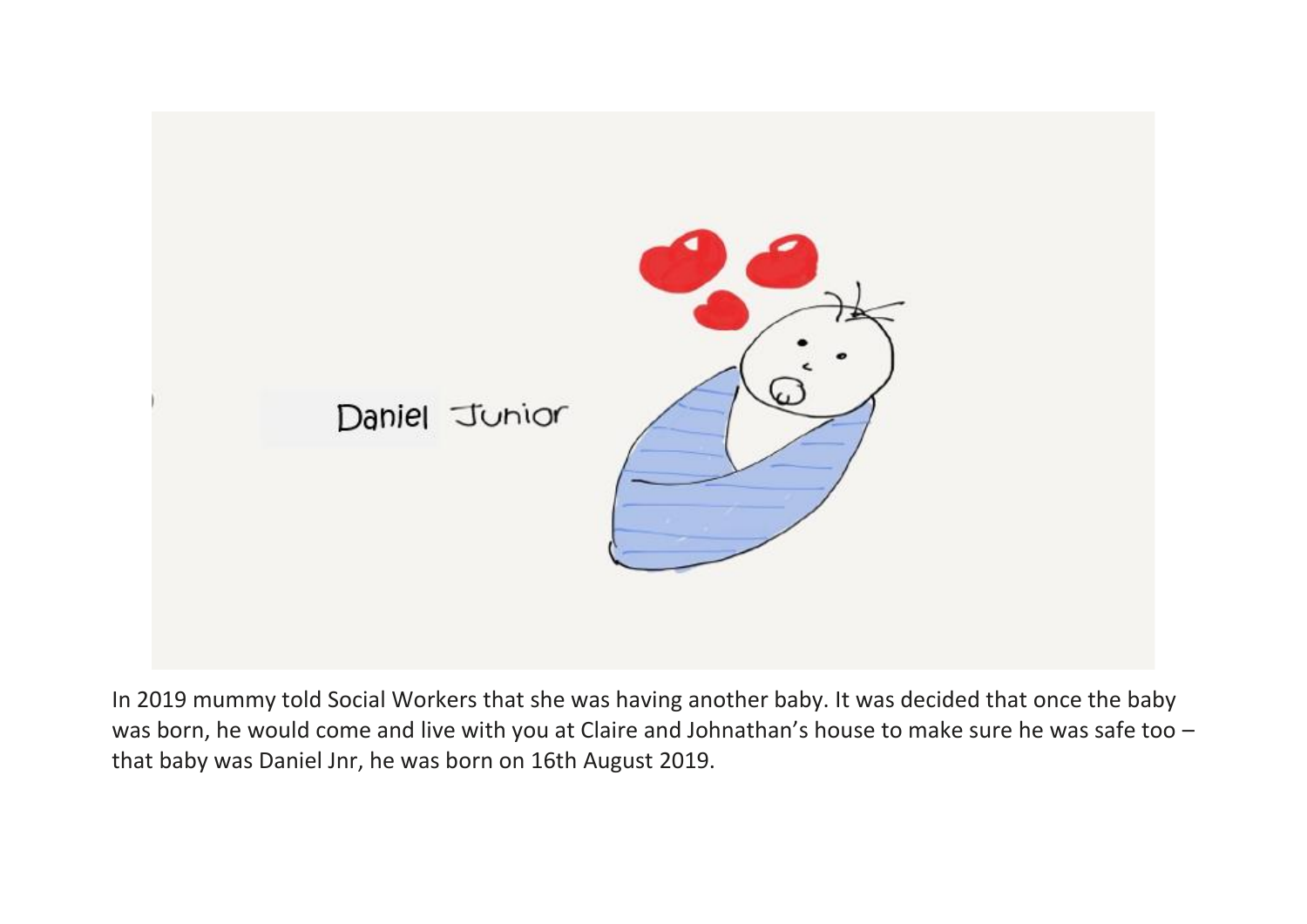

You and Daniel Jnr would both see mummy every week, but Daniel Jnr also got to see big Daniel as well. This was a bit confusing for you sometimes, but you liked seeing mummy and playing with her.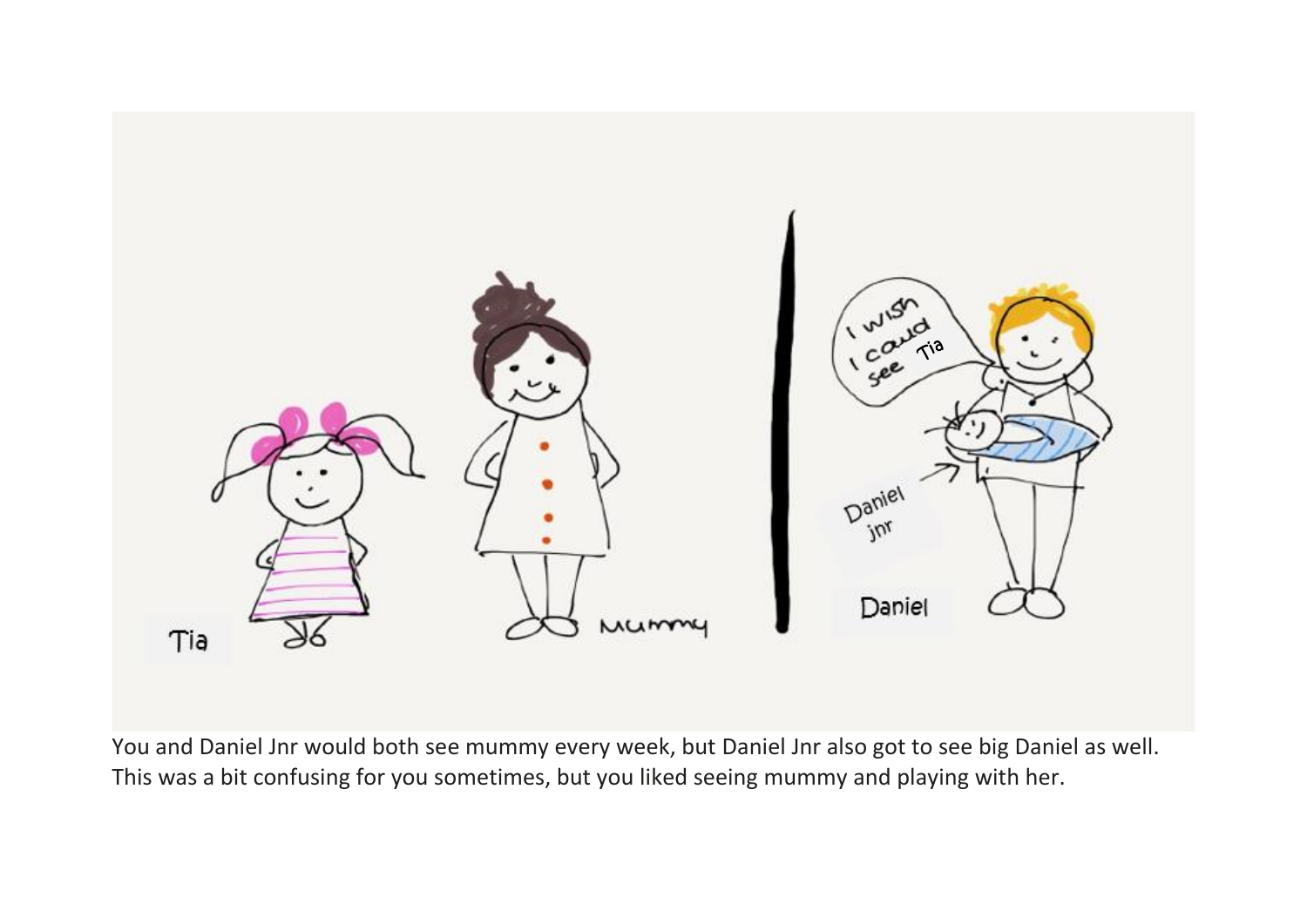

In 2021 mummy told Social Work she was having another baby – because we were still worried about who had hurt you it was agreed that the baby would not live with mummy and Daniel once it was born but go into foster care the same as you and Daniel Jnr.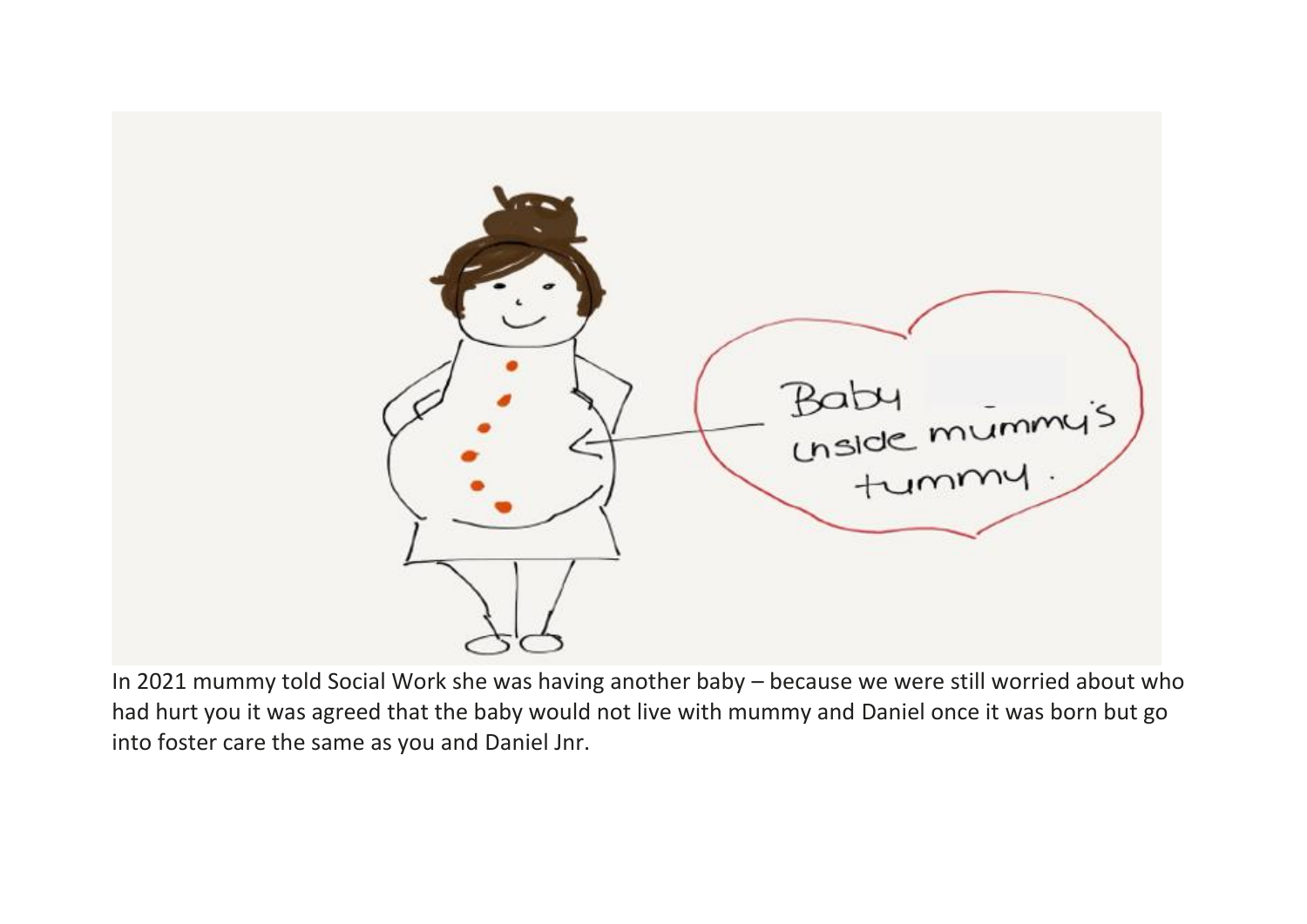

On 9th March 2021 Baby Alicia was born. You were happy to be a big sister again.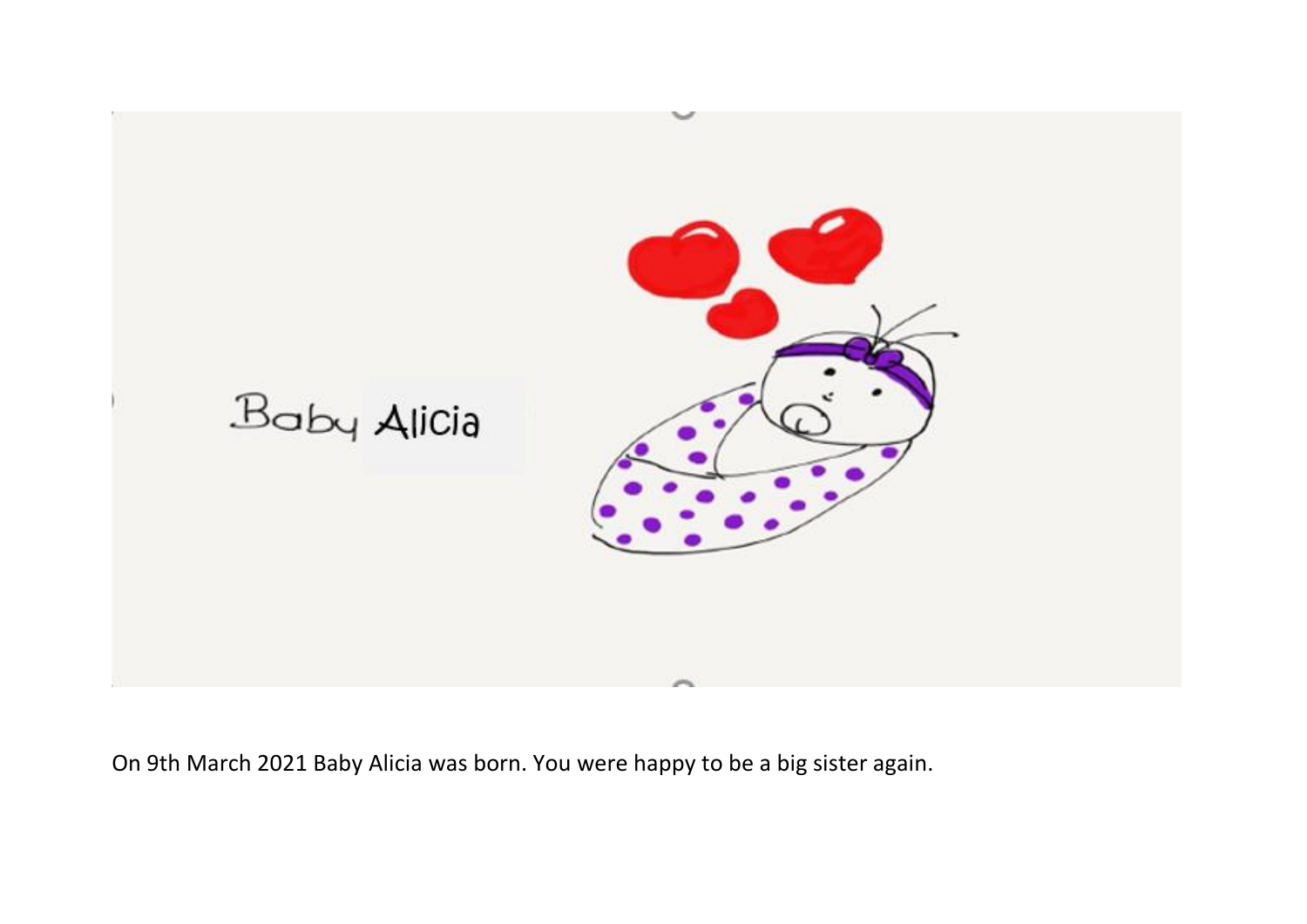

Claire sometimes found it hard to look after you and understand your emotions, it was hard to share Claire with Daniel Jnr sometimes. Everyone spent lots of time talking about what we should do. It was decided that it would be better if you went to live with Jim and Sharon where you could get lots of love and attention. It was decided that your new baby sister, Alicia, would live with Claire, Johnathan, and Daniel Jnr, again to make sure she was safe, the same as you and your brother. Everyone agreed you would still see your brother and sister every week.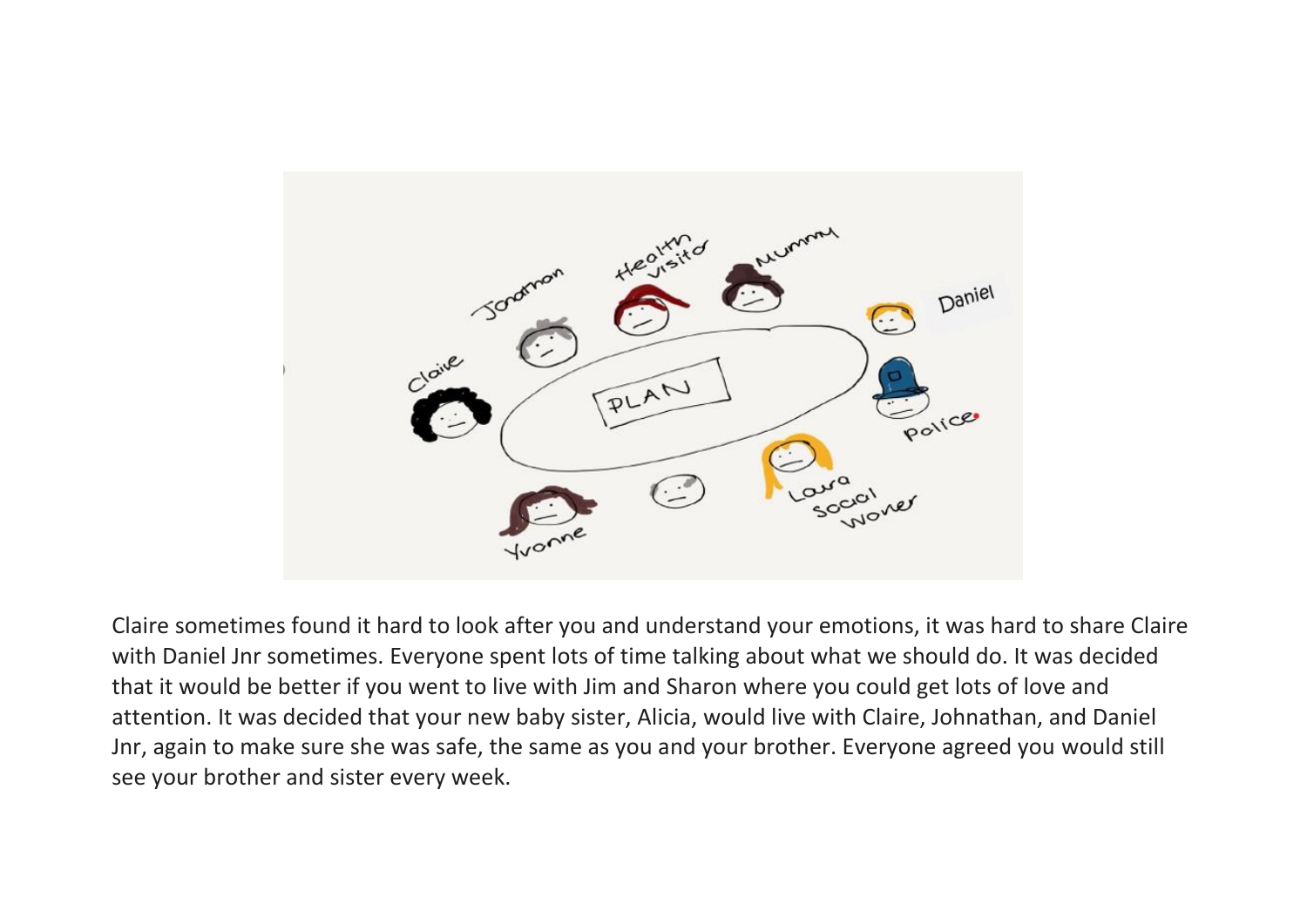

You are happy to live with Jim and Sharon, but we know it was confusing for you to leave Claire and Jonathan's house. It was not your fault you had to move you did nothing wrong. Claire and Jonathan wanted you to stay but they could not look after you as much as you needed. Sharon and Jim can and have looked after you very well. You even had your 5th Birthday party with them which you really enjoyed!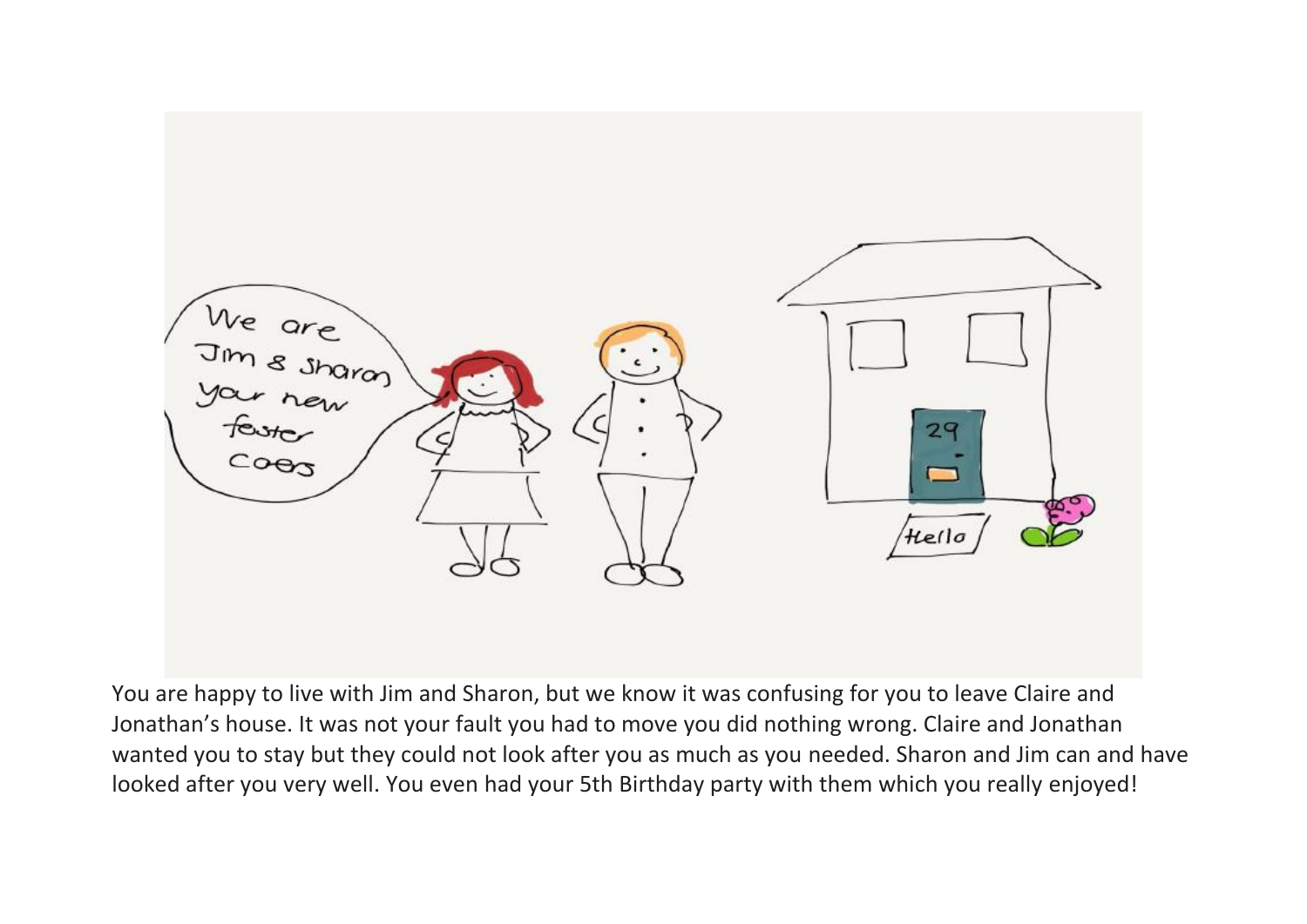

Once Alicia was born, Mummy and Daniel started to work with Social Work and were showing they could look after you, Daniel Jnr, and Alicia. Big Daniel went to court to talk about what happened to your leg and it was agreed they couldn't decide who had hurt your leg, just that it was either mummy or Daniel who hurt you and that they did not keep you safe enough that night. Even though we knew mummy or Daniel hurt you, we all know they didn't mean to do this and that they have always loved you. Because they were doing so well working with social work and when they saw you, Daniel and Alicia's, Social Workers decided to see if it would be safe for you all to go back and live with them.